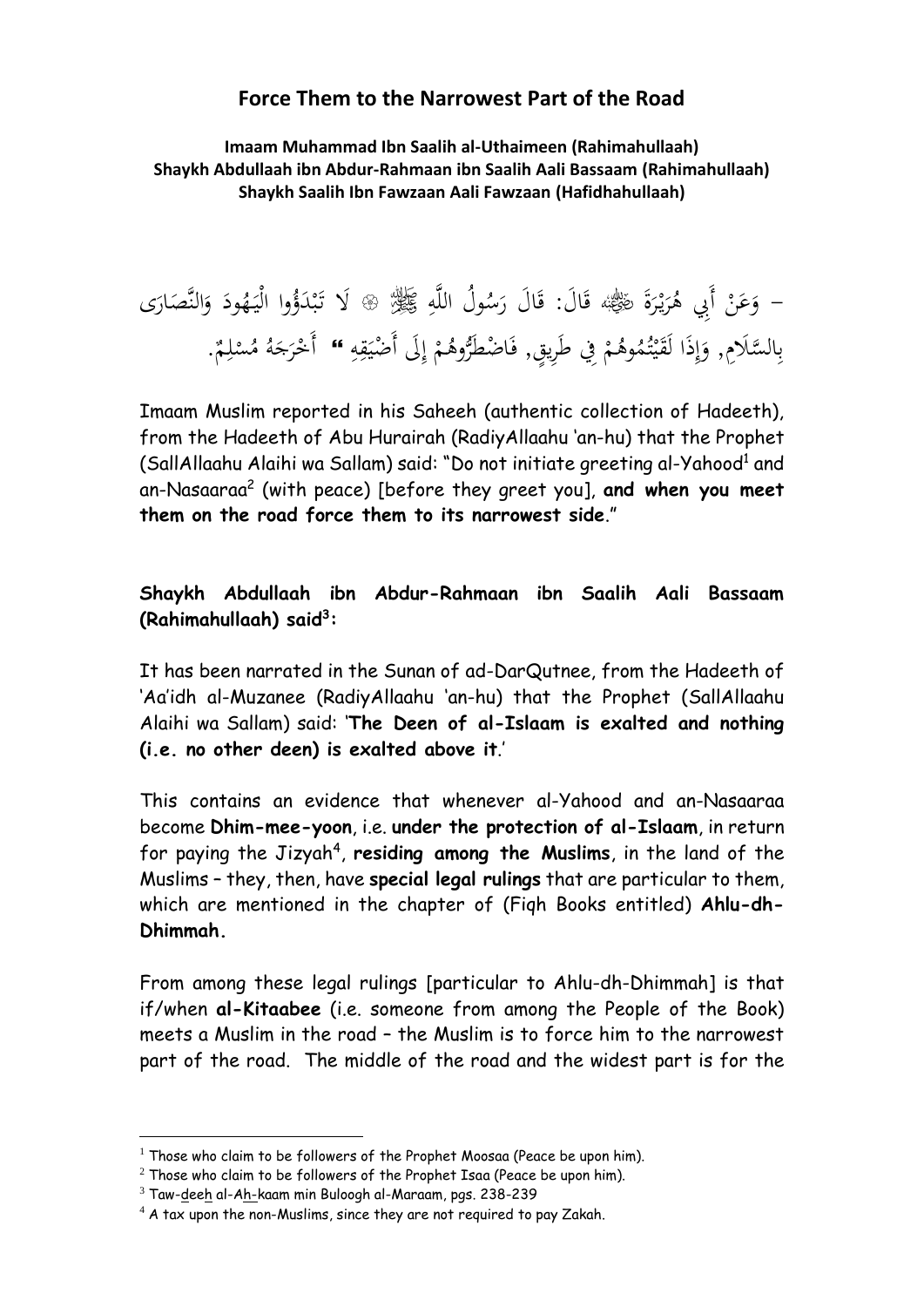Muslim – as a notification (and symbol) of the honor and glory of Islaam over them.

And perhaps these Mudaayiqaat (i.e. embarrassments, inconveniences, annoyances) will serve as an impetus or incentive for them to enter Islaam, since there is nothing separating them from enjoying this honor and respect except their entry into Islaam (i.e. its acceptance); in which case they will enjoy all (rights and respect) that the Muslims enjoy, and carry the same responsibilities as the Muslims.

These legal rulings are nowadays a problem and a dilemma due to the weakness of the Muslims and their subordination to and dependency upon the disbelieving nations. However, we should not lose hope of the honor, upper-hand and leadership returning to the Muslims. Indeed, Allaah, the Most High, said: 'They (i.e. disbelievers) want to extinguish the light of Allaah with their mouths; but Allaah will not allow except that His Light should be perfected, even though the disbelievers hate it'. [Qur'aan, 9:32]

## **Shaykh Saalih Ibn Fawzaan Aali Fawzaan (Hafidhahullaah) said<sup>5</sup> :**

[This hadeeth] also indicates that we must 'force them (i.e. the disbelievers) to the narrowest part of the road'. **Its meaning** is that we should not give them the *middle* of the road or the *best part* of the road, since this person is an enemy of Allaah, the Mighty, the Majestic. Therefore, we must humiliate him, since **Allaah** has humiliated him; so **we** must not honor him.

Allaah, the Most High, says: 'Do you not see that **whoever is in the heavens** and **whoever is on the earth**, and the **sun**, and the **moon**, and the **stars,** and the **mountains,** and the **trees**, and the **moving (living) creatures/beasts**, and **many of mankind prostrate themselves to Allaah**. But there are many (men) on whom the punishment is justified. **And whosoever Allaah humiliates, none can honor him**. Verily, Allaah does whatever He wills.' [Soorah al-Hajj, 22:18]

Hence, we do not give him the *middle* of the road; this is for the Muslim. Rather, we give him the side or edge of the road, meaning: **We do not prevent them from passing by**, **but we allow them to pass by from the side/edge of the road, and do not give them the middle and best part of the road.**

1

<sup>5</sup> Tas-heel al-Il-maam bi-Fiqhi-l-Ahaadeeth min Buloogh al-Maraam, pgs. 168, 169